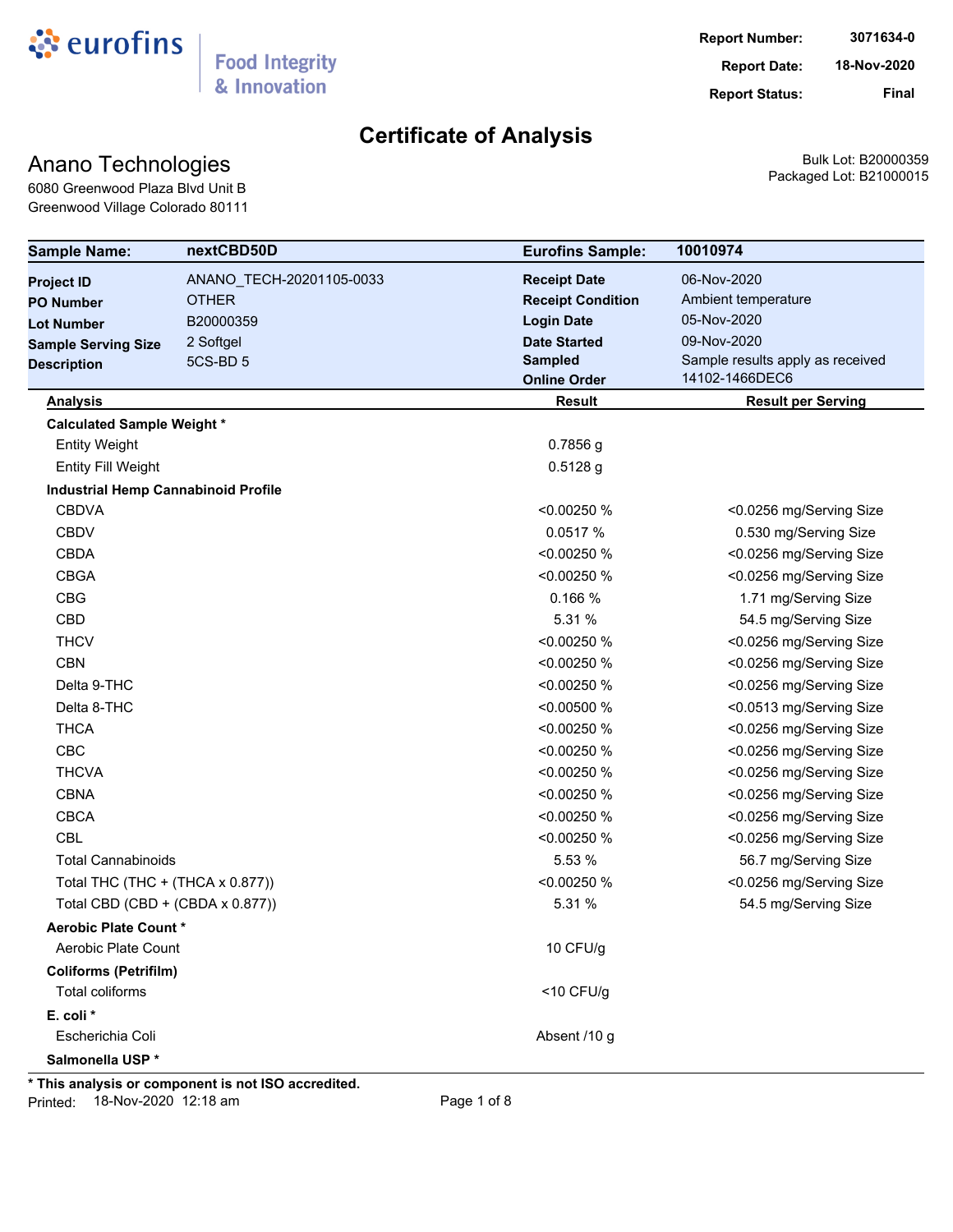

## Anano Technologies

6080 Greenwood Plaza Blvd Unit B Greenwood Village Colorado 80111

| <b>Sample Name:</b>                      | nextCBD50D                                                   | <b>Eurofins Sample:</b>  | 10010974                         |
|------------------------------------------|--------------------------------------------------------------|--------------------------|----------------------------------|
| <b>Project ID</b>                        | ANANO_TECH-20201105-0033                                     | <b>Receipt Date</b>      | 06-Nov-2020                      |
| <b>PO Number</b>                         | <b>OTHER</b>                                                 | <b>Receipt Condition</b> | Ambient temperature              |
| <b>Lot Number</b>                        | B20000359                                                    | <b>Login Date</b>        | 05-Nov-2020                      |
| <b>Sample Serving Size</b>               | 2 Softgel                                                    | <b>Date Started</b>      | 09-Nov-2020                      |
| <b>Description</b>                       | 5CS-BD 5                                                     | <b>Sampled</b>           | Sample results apply as received |
|                                          |                                                              | <b>Online Order</b>      | 14102-1466DEC6                   |
| <b>Analysis</b>                          |                                                              | <b>Result</b>            | <b>Result per Serving</b>        |
| Salmonella USP *                         |                                                              |                          |                                  |
| Salmonella                               |                                                              | Absent /25 g             |                                  |
| Yeast and Mold Count*                    |                                                              |                          |                                  |
| <b>Yeast Count</b>                       |                                                              | $<$ 10 CFU/g             |                                  |
| <b>Mold Count</b>                        |                                                              | $<$ 10 CFU/g             |                                  |
|                                          | Preparatory Testing of Nutritional and Dietary Supplements * |                          |                                  |
| Salmonella Suitability Result            |                                                              | <b>PASS</b>              |                                  |
| E. coli Suitability Result               |                                                              | <b>PASS</b>              |                                  |
| Aerobic Plate Suitability Result         |                                                              | <b>PASS</b>              |                                  |
| Yeast and Mold Suitability               |                                                              | <b>PASS</b>              |                                  |
| <b>Elements by ICP Mass Spectrometry</b> |                                                              |                          |                                  |
| Arsenic                                  |                                                              | $<$ 10.0 ppb             |                                  |
| Cadmium                                  |                                                              | $<$ 5.00 ppb             |                                  |
| Lead                                     |                                                              | $<$ 5.00 ppb             |                                  |
| Mercury                                  |                                                              | $<$ 5.00 ppb             |                                  |
| <b>Analysis</b>                          |                                                              | Limit                    | Pass/Fail<br><b>Result</b>       |
| <b>Mycotoxins in Raw Materials</b>       |                                                              |                          |                                  |
| Aflatoxin B1                             |                                                              |                          | $< 0.300$ ppb                    |
| Aflatoxin B2                             |                                                              |                          | $< 0.300$ ppb                    |
| Aflatoxin G1                             |                                                              |                          | $<$ 0.300 ppb                    |
| Aflatoxin G2                             |                                                              |                          | <0.300 ppb                       |
| Aflatoxin M1                             |                                                              |                          | $< 0.300$ ppb                    |
| Aflatoxin M2                             |                                                              |                          | $<$ 0.300 ppb                    |
| Deoxynivalenol                           |                                                              |                          | $<$ 56.0 ppb                     |
| T-2 Toxin                                |                                                              |                          | $<$ 5.60 ppb                     |
| HT-2 Toxin                               |                                                              |                          | <56.0 ppb                        |
| Fumonisin B1                             |                                                              |                          | <14.3 ppb                        |
| Fumonisin B2                             |                                                              |                          | <14.0 ppb                        |
| Ochratoxin A                             |                                                              |                          | $<$ 1.00 ppb                     |
| Zearalenone                              |                                                              |                          | $<$ 16.7 ppb                     |

**\* This analysis or component is not ISO accredited.** Printed: 18-Nov-2020 12:18 am extending the Page 2 of 8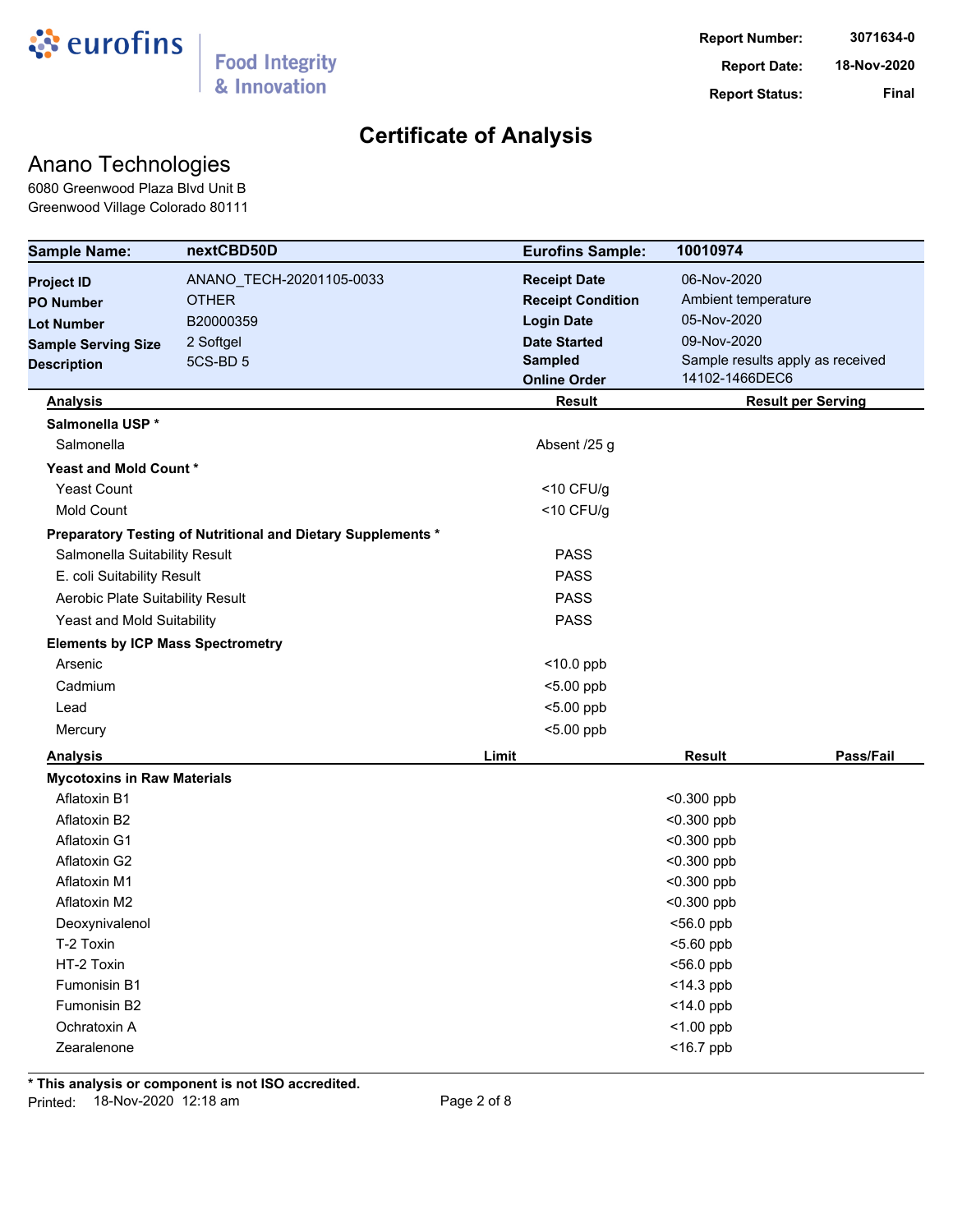

# Anano Technologies

6080 Greenwood Plaza Blvd Unit B Greenwood Village Colorado 80111

| <b>Sample Name:</b>                | nextCBD50D                                               | <b>Eurofins Sample:</b>  | 10010974            |                                  |
|------------------------------------|----------------------------------------------------------|--------------------------|---------------------|----------------------------------|
| <b>Project ID</b>                  | ANANO_TECH-20201105-0033                                 | <b>Receipt Date</b>      | 06-Nov-2020         |                                  |
| <b>PO Number</b>                   | <b>OTHER</b>                                             | <b>Receipt Condition</b> | Ambient temperature |                                  |
| <b>Lot Number</b>                  | B20000359                                                | <b>Login Date</b>        | 05-Nov-2020         |                                  |
| <b>Sample Serving Size</b>         | 2 Softgel                                                | <b>Date Started</b>      | 09-Nov-2020         |                                  |
| <b>Description</b>                 | 5CS-BD <sub>5</sub>                                      | <b>Sampled</b>           |                     | Sample results apply as received |
|                                    |                                                          | <b>Online Order</b>      | 14102-1466DEC6      |                                  |
| <b>Analysis</b>                    |                                                          | Limit                    | Result              | Pass/Fail                        |
|                                    | Multi-Residue Analysis for hemp products - 60+ compounds |                          |                     |                                  |
| Abamectin                          |                                                          |                          | <0.30 mg/kg         |                                  |
| Aldicarb                           |                                                          |                          | <0.10 mg/kg         |                                  |
| Aldicarb sulfone (Aldoxycarb)      |                                                          |                          | <0.10 mg/kg         |                                  |
| Aldicarb sulfoxide                 |                                                          |                          | <0.10 mg/kg         |                                  |
| Azoxystrobin                       |                                                          |                          | <0.10 mg/kg         |                                  |
| <b>Bifenazate</b>                  |                                                          |                          | <0.10 mg/kg         |                                  |
| <b>Bifenthrin</b>                  |                                                          |                          | <0.10 mg/kg         |                                  |
| Carbaryl                           |                                                          |                          | <0.10 mg/kg         |                                  |
| Carbofuran                         |                                                          |                          | <0.10 mg/kg         |                                  |
| Carbofuran-3-hydroxy-              |                                                          |                          | <0.10 mg/kg         |                                  |
| Chlorantraniliprole                |                                                          |                          | <0.10 mg/kg         |                                  |
| Chlordane, cis-                    |                                                          |                          | <0.10 mg/kg         |                                  |
| Chlordane, trans-                  |                                                          |                          | <0.10 mg/kg         |                                  |
| Chlorfenapyr                       |                                                          |                          | <0.10 mg/kg         |                                  |
| Chlorpyrifos                       |                                                          |                          | <0.10 mg/kg         |                                  |
| Coumaphos                          |                                                          |                          | <0.10 mg/kg         |                                  |
| Cyfluthrin                         |                                                          |                          | <0.10 mg/kg         |                                  |
| Cypermethrin                       |                                                          |                          | <0.10 mg/kg         |                                  |
| Cyproconazole (2 diastereoisomers) |                                                          |                          | <0.10 mg/kg         |                                  |
| Cyprodinil                         |                                                          |                          | <0.10 mg/kg         |                                  |
| <b>Dichlorvos</b>                  |                                                          |                          | $<$ 0.10 mg/kg      |                                  |
| Diclobutrazol                      |                                                          |                          | <0.10 mg/kg         |                                  |
| Dipropetryn                        |                                                          |                          | <0.10 mg/kg         |                                  |
| Disulfoton                         |                                                          |                          | <0.10 mg/kg         |                                  |
| Endosulfan I (alpha-isomer)        |                                                          |                          | <0.20 mg/kg         |                                  |
| Endosulfan II (beta-isomer)        |                                                          |                          | <0.20 mg/kg         |                                  |
| Endosulfan sulfate                 |                                                          |                          | <0.20 mg/kg         |                                  |
| Epoxiconazole                      |                                                          |                          | <0.10 mg/kg         |                                  |
| Ethiofencarb                       |                                                          |                          | <0.10 mg/kg         |                                  |
| Etofenprox                         |                                                          |                          | $<$ 0.10 mg/kg      |                                  |
|                                    |                                                          |                          |                     |                                  |

**\* This analysis or component is not ISO accredited.** Printed: 18-Nov-2020 12:18 am Page 3 of 8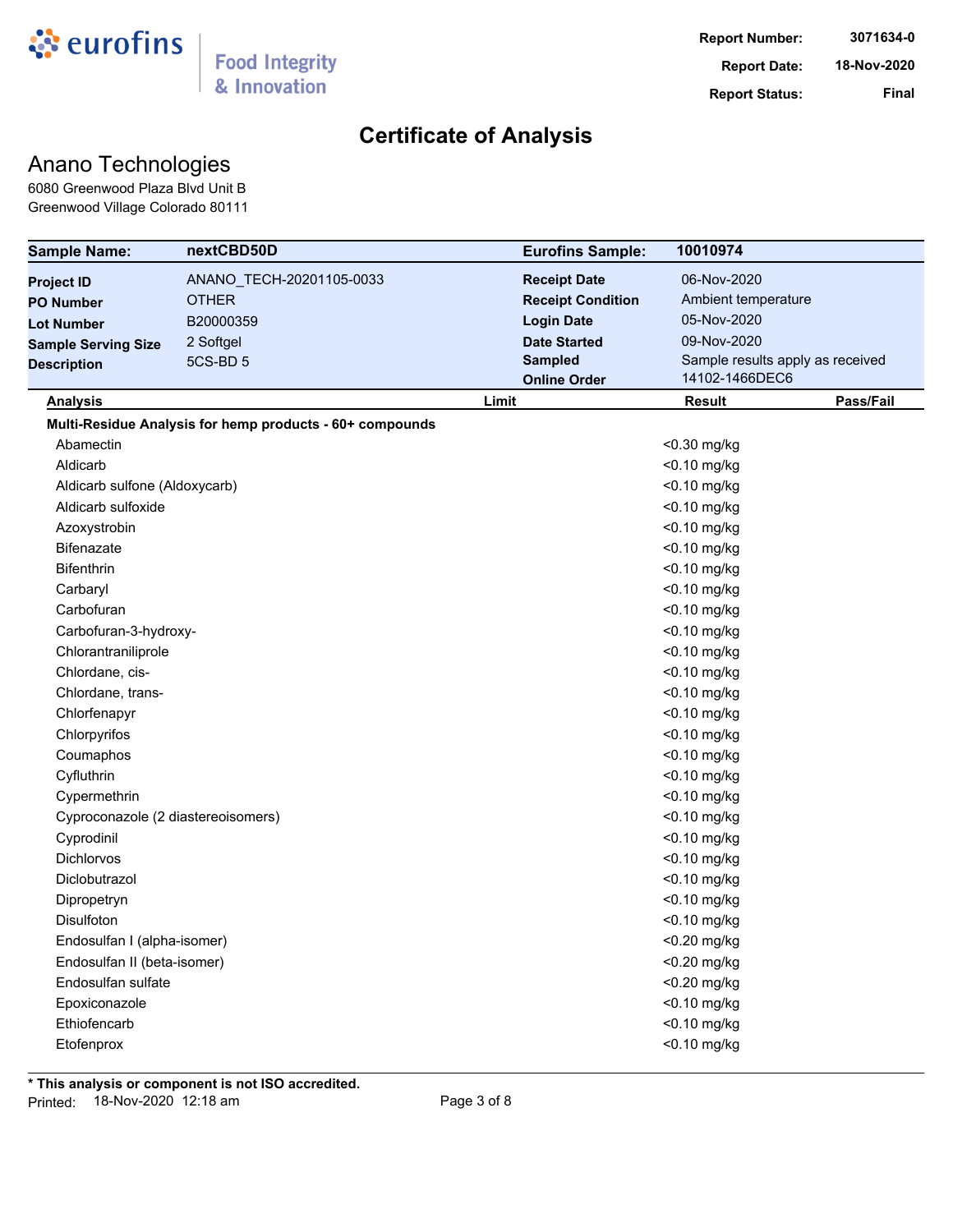

## Anano Technologies

6080 Greenwood Plaza Blvd Unit B Greenwood Village Colorado 80111

| <b>Sample Name:</b>              | nextCBD50D                                               |       | <b>Eurofins Sample:</b>  | 10010974                         |           |
|----------------------------------|----------------------------------------------------------|-------|--------------------------|----------------------------------|-----------|
| <b>Project ID</b>                | ANANO_TECH-20201105-0033                                 |       | <b>Receipt Date</b>      | 06-Nov-2020                      |           |
| <b>PO Number</b>                 | <b>OTHER</b>                                             |       | <b>Receipt Condition</b> | Ambient temperature              |           |
| <b>Lot Number</b>                | B20000359                                                |       | <b>Login Date</b>        | 05-Nov-2020                      |           |
| <b>Sample Serving Size</b>       | 2 Softgel                                                |       | <b>Date Started</b>      | 09-Nov-2020                      |           |
| <b>Description</b>               | 5CS-BD <sub>5</sub>                                      |       | <b>Sampled</b>           | Sample results apply as received |           |
|                                  |                                                          |       | <b>Online Order</b>      | 14102-1466DEC6                   |           |
| <b>Analysis</b>                  |                                                          | Limit |                          | <b>Result</b>                    | Pass/Fail |
|                                  | Multi-Residue Analysis for hemp products - 60+ compounds |       |                          |                                  |           |
| Etoxazole                        |                                                          |       |                          | <0.10 mg/kg                      |           |
| Fenoxycarb                       |                                                          |       |                          | <0.10 mg/kg                      |           |
| Fenpropathrin                    |                                                          |       |                          | <0.10 mg/kg                      |           |
|                                  | Fenvalerate/Esfenvalerate (sum of isomers)               |       |                          | <0.20 mg/kg                      |           |
| Fipronil                         |                                                          |       |                          | <0.10 mg/kg                      |           |
| Fipronil desulfinyl              |                                                          |       |                          | <0.10 mg/kg                      |           |
| Fipronil sulfone                 |                                                          |       |                          | <0.10 mg/kg                      |           |
| Imazalil                         |                                                          |       |                          | <0.10 mg/kg                      |           |
| Imidacloprid                     |                                                          |       |                          | <0.10 mg/kg                      |           |
| Malathion                        |                                                          |       |                          | <0.10 mg/kg                      |           |
| Methiocarb                       |                                                          |       |                          | <0.10 mg/kg                      |           |
| Methiocarb sulfone               |                                                          |       |                          | <0.10 mg/kg                      |           |
| Methiocarb sulfoxide             |                                                          |       |                          | <0.10 mg/kg                      |           |
| Methomyl                         |                                                          |       |                          | <0.10 mg/kg                      |           |
| Metolachlor                      |                                                          |       |                          | <0.10 mg/kg                      |           |
| Mevinphos (E- and Z-isomers)     |                                                          |       |                          | <0.10 mg/kg                      |           |
| Myclobutanil                     |                                                          |       |                          | <0.10 mg/kg                      |           |
| Naled (Dibrom)                   |                                                          |       |                          | <0.10 mg/kg                      |           |
| Paclobutrazol                    |                                                          |       |                          | <0.10 mg/kg                      |           |
| Permethrin (sum of isomers)      |                                                          |       |                          | <0.10 mg/kg                      |           |
| Propoxur                         |                                                          |       |                          | <0.10 mg/kg                      |           |
| Pyrethrum (total)                |                                                          |       |                          | $<$ 1.0 mg/kg                    |           |
| Spinetoram (spinosyns J and L)   |                                                          |       |                          | <0.10 mg/kg                      |           |
| Spinosad (spinosyns A and D)     |                                                          |       |                          | $<$ 0.10 mg/kg                   |           |
| Spirodiclofen                    |                                                          |       |                          | <0.10 mg/kg                      |           |
| Spiromesifen                     |                                                          |       |                          | <0.10 mg/kg                      |           |
| Spirotetramat                    |                                                          |       |                          | <0.10 mg/kg                      |           |
| Spiroxamine (2 diastereoisomers) |                                                          |       |                          | <0.10 mg/kg                      |           |
| Tebuconazole                     |                                                          |       |                          | <0.10 mg/kg                      |           |
| Thiabendazole                    |                                                          |       |                          | <0.10 mg/kg                      |           |

**\* This analysis or component is not ISO accredited.** Printed: 18-Nov-2020 12:18 am Page 4 of 8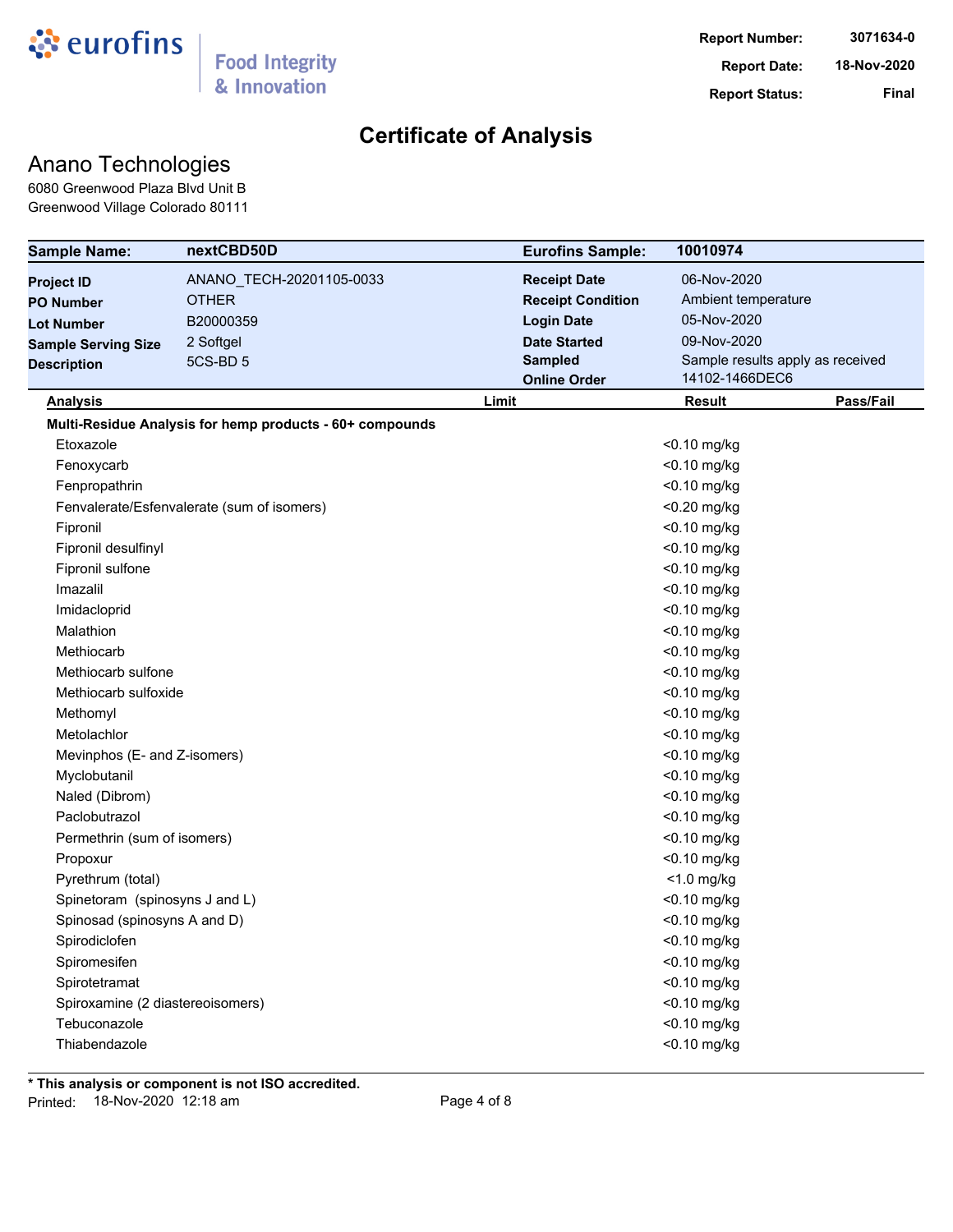

# Anano Technologies

6080 Greenwood Plaza Blvd Unit B Greenwood Village Colorado 80111

| <b>Sample Name:</b>                    | nextCBD50D   |                                                          | <b>Eurofins Sample:</b>  | 10010974      |                                  |
|----------------------------------------|--------------|----------------------------------------------------------|--------------------------|---------------|----------------------------------|
| <b>Project ID</b>                      |              | ANANO_TECH-20201105-0033                                 | <b>Receipt Date</b>      | 06-Nov-2020   |                                  |
| <b>PO Number</b>                       | <b>OTHER</b> |                                                          | <b>Receipt Condition</b> |               | Ambient temperature              |
| <b>Lot Number</b>                      | B20000359    |                                                          | <b>Login Date</b>        | 05-Nov-2020   |                                  |
| <b>Sample Serving Size</b>             | 2 Softgel    |                                                          | <b>Date Started</b>      | 09-Nov-2020   |                                  |
| <b>Description</b>                     | 5CS-BD 5     |                                                          | <b>Sampled</b>           |               | Sample results apply as received |
|                                        |              |                                                          | <b>Online Order</b>      |               | 14102-1466DEC6                   |
| <b>Analysis</b>                        |              |                                                          | Limit                    | <b>Result</b> | Pass/Fail                        |
|                                        |              | Multi-Residue Analysis for hemp products - 60+ compounds |                          |               |                                  |
| Thiabendazole-5-hydroxy-               |              |                                                          |                          | <0.10 mg/kg   |                                  |
| Thiacloprid                            |              |                                                          |                          | <0.10 mg/kg   |                                  |
| Trifloxystrobin                        |              |                                                          |                          | <0.10 mg/kg   |                                  |
| <b>Analysis</b>                        |              | LOQ                                                      | Limit                    | <b>Result</b> | Pass/Fail                        |
| <b>Residual Solvents - Class 3</b>     |              |                                                          |                          |               |                                  |
| 1-Butanol                              |              | 200 ppm                                                  | 5000 ppm                 | $<$ 200 ppm   | Pass                             |
| 1-Pentanol                             |              | 200 ppm                                                  | 5000 ppm                 | $<$ 200 ppm   | Pass                             |
| 1-Propanol                             |              | 200 ppm                                                  | 5000 ppm                 | $<$ 200 ppm   | Pass                             |
| 2-Butanol                              |              | 200 ppm                                                  | 5000 ppm                 | <200 ppm      | Pass                             |
| Methylethylketone                      |              | 200 ppm                                                  | 5000 ppm                 | $<$ 200 ppm   | Pass                             |
| 3-Methyl-1-butanol                     |              | 200 ppm                                                  | 5000 ppm                 | <200 ppm      | Pass                             |
| Acetic Acid Butyl Ester                |              | 200 ppm                                                  | 5000 ppm                 | <200 ppm      | Pass                             |
| Acetone                                |              | 200 ppm                                                  | 5000 ppm                 | $<$ 200 ppm   | Pass                             |
| Anisole                                |              | 200 ppm                                                  | 5000 ppm                 | $<$ 200 ppm   | Pass                             |
| Diethyl Ether                          |              | 200 ppm                                                  | 5000 ppm                 | <200 ppm      | Pass                             |
| Ethanol                                |              | 200 ppm                                                  | 5000 ppm                 | 683 ppm       | Pass                             |
| <b>Ethyl Acetate</b>                   |              | 200 ppm                                                  | 5000 ppm                 | $<$ 200 ppm   | Pass                             |
| <b>Ethyl Formate</b>                   |              | 500 ppm                                                  | 5000 ppm                 | <500 ppm      | Pass                             |
| 2-Methyl-1-propanol                    |              | 200 ppm                                                  | 5000 ppm                 | $<$ 200 ppm   | Pass                             |
| <b>Isobutyl Acetate</b>                |              | 200 ppm                                                  | 5000 ppm                 | $<$ 200 ppm   | Pass                             |
| 2-Propanol                             |              | 200 ppm                                                  | 5000 ppm                 | <200 ppm      | Pass                             |
| Isopropyl Acetate                      |              | 200 ppm                                                  | 5000 ppm                 | $<$ 200 ppm   | Pass                             |
| Methyl Acetate                         |              | 200 ppm                                                  | 5000 ppm                 | <200 ppm      | Pass                             |
| Methylisobutylketone                   |              | 200 ppm                                                  | 5000 ppm                 | $<$ 200 ppm   | Pass                             |
| tert-Butylmethyl Ether                 |              | 200 ppm                                                  | 5000 ppm                 | <200 ppm      | Pass                             |
| n-Heptane                              |              | 200 ppm                                                  | 5000 ppm                 | <200 ppm      | Pass                             |
| n-Pentane                              |              | 200 ppm                                                  | 5000 ppm                 | <200 ppm      | Pass                             |
| Propyl Acetate                         |              | 200 ppm                                                  | 5000 ppm                 | <200 ppm      | Pass                             |
| <b>Total Class 3 Residual Solvents</b> |              | 5000 ppm                                                 | 5000 ppm                 | <5000 ppm     | Pass                             |

**\* This analysis or component is not ISO accredited.**

Printed: 18-Nov-2020 12:18 am Page 5 of 8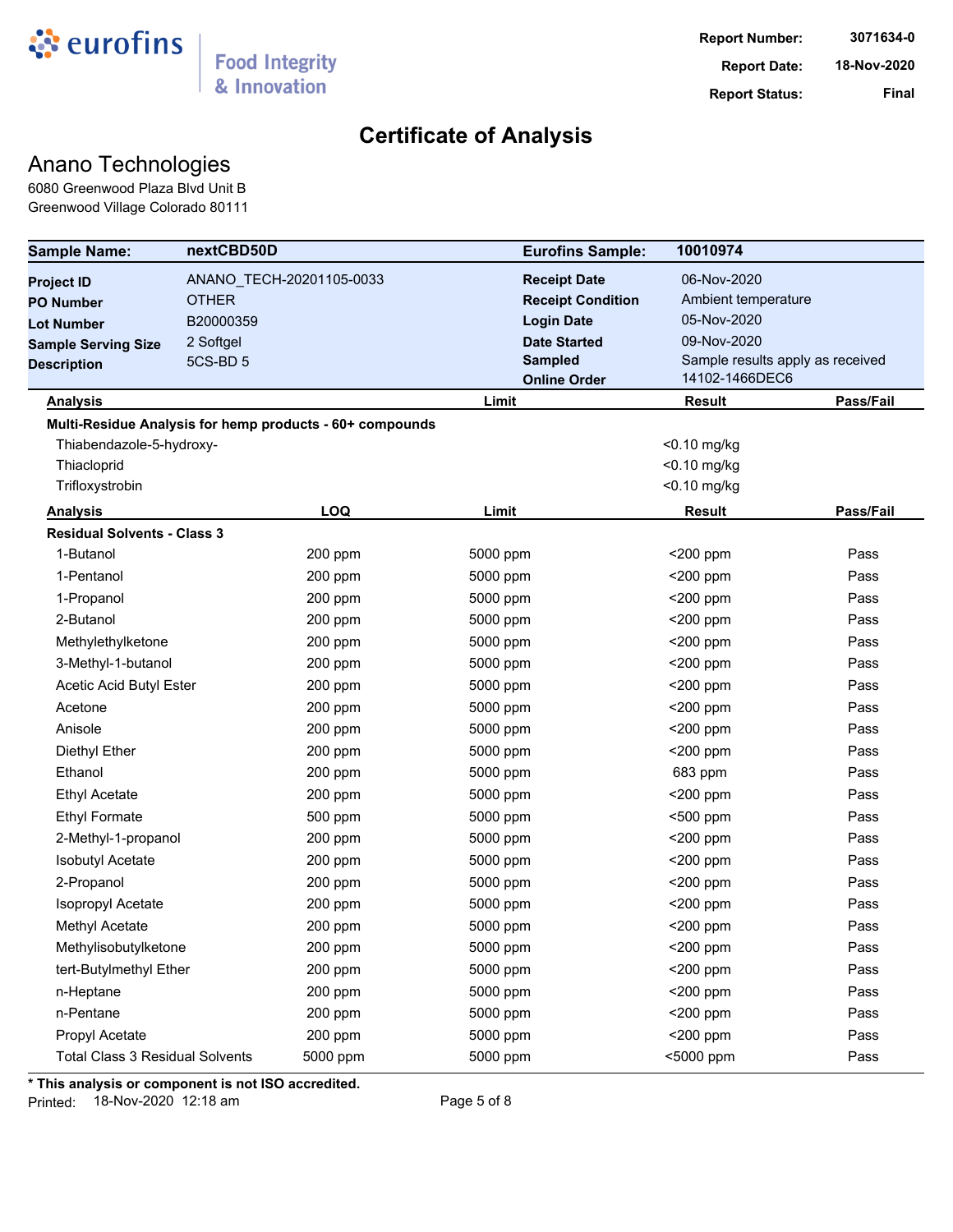

& Innovation

USP Current revision, Chapter 2021.

To satisfy the requirements of the USP, the Preparatory Test must be completed on each matrix.

\*\*Based on the results of the preparatory test, the detection limit stipulated is adequate for the enumeration of the specified microorganisms.

**Calculated Sample Weight (PREP) Food Integrity Innovation-Madison**

**Coliforms (Petrifilm) (COLIPET) Food Integ. Innovation-Madison NE**

AOAC 989.10; AOAC 986.33; AOAC 991.14

**E. coli (USPE2022) Food Integ. Innovation-Madison NE**

USP Current revision, Chapter 2022.

To satisfy the requirements of the USP, the Preparatory Test must be completed on each matrix. \*\*Based on the results of the preparatory test, conditions stipulated are adequate for detecting the presence of the specified microorganism.

**Elements by ICP Mass Spectrometry (ICP\_MS\_S) Food Integrity Innovation-Madison**

Official Methods of Analysis, Method 2011.19 and 993.14, AOAC INTERNATIONAL, (Modified). Paquette, L.H., Szabo, A., Thompson, J.J., "Simultaneous Determination of Chromium, Selenium, and Molybdenum in Nutritional Products by Inductively Coupled Plasma/Mass Spectrometry: Single-Laboratory Validation," Journal of AOAC International, 94(4): 1240 - 1252 (2011).

## **Industrial Hemp Cannabinoid Profile (IHCBD\_S) Food Integrity Innovation-Madison**

Official Methods of Analysis, Method 2018.11, AOAC INTERNATIONAL, (Modified). Lukas Vaclavik, Frantisek Benes, Alex Krmela, Veronika Svobodova, Jana Hajsolva and Katerina Mastovska, "Quantification of Cannabinoids in Cannabis Dried Plant Materials, Concentrates, and Oils Liquid Chromatography-Diode Array Detection Technique with Optional Mass Spectrometric Detection, " First Action Method, Journal of AOAC International, Future Issue

**Report Status: Final**

**Report Number: 3071634-0**

**Method References Testing Location**

**Aerobic Plate Count (USPC2021) Food Integ. Innovation-Madison NE** 2102 Wright Street Madison, WI 53704 USA

3301 Kinsman Blvd Madison, WI 53704 USA

2102 Wright Street Madison, WI 53704 USA

2102 Wright Street Madison, WI 53704 USA

3301 Kinsman Blvd Madison, WI 53704 USA

3301 Kinsman Blvd Madison, WI 53704 USA

**Report Date: 18-Nov-2020**



Anano Technologies 6080 Greenwood Plaza Blvd Unit B Greenwood Village Colorado 80111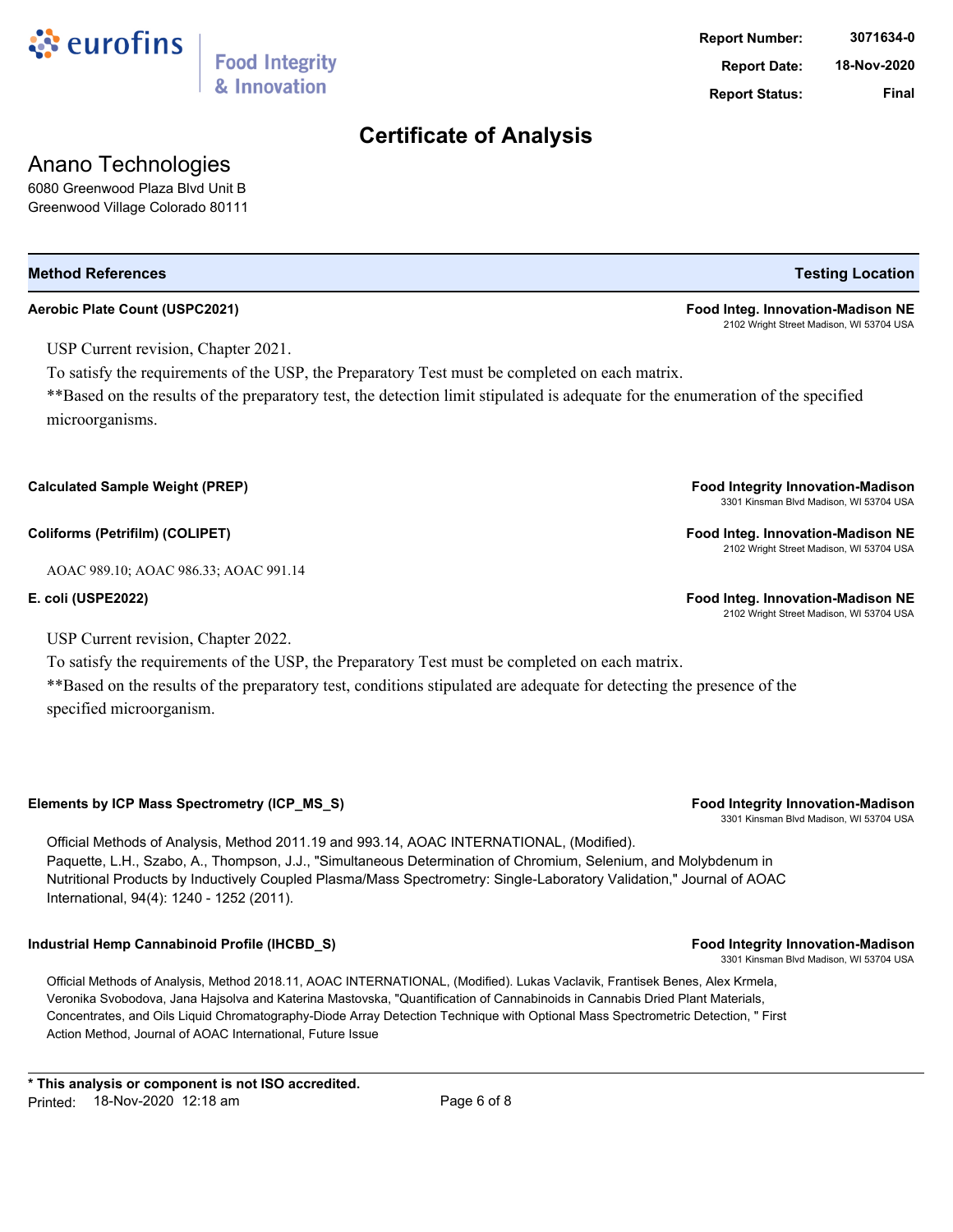

## Anano Technologies

6080 Greenwood Plaza Blvd Unit B Greenwood Village Colorado 80111

| <b>Method References</b>                                                                                                                                                                                                                                                           | <b>Testing Location</b>                                                             |
|------------------------------------------------------------------------------------------------------------------------------------------------------------------------------------------------------------------------------------------------------------------------------------|-------------------------------------------------------------------------------------|
| Multi-Residue Analysis for hemp products - 60+ compounds (PEST_HEMP)                                                                                                                                                                                                               | <b>Food Integrity Innovation-Madison</b><br>3301 Kinsman Blvd Madison, WI 53704 USA |
| Official Methods of Analysis, AOAC Official Method 2007.01, Pesticide Residues in Foods by Acetonitrile Extraction and<br>Partitioning with Magnesium Sulfate, AOAC INTERNATIONAL (modified).                                                                                      |                                                                                     |
| CEN Standard Method EN 15662: Food of plant origin - Determination of pesticide residues using GC-MS and/or LC-MS/                                                                                                                                                                 |                                                                                     |
| MS following acetonitrile extraction/partitioning and clean-up by dispersive SPE - QuEChERS method.                                                                                                                                                                                |                                                                                     |
| List of the tested pesticides and their limits of quantification (LOQs) are available upon request.                                                                                                                                                                                |                                                                                     |
| Mycotoxins in Raw Materials (MYCO_REG_S)                                                                                                                                                                                                                                           | <b>Food Integrity Innovation-Madison</b><br>3301 Kinsman Blvd Madison, WI 53704 USA |
| Varga, E., Glauner, T., Koppen, R., Mayer, K., Sulyok, M., Schumacher, R., Krska, R. and Berthiller, F., "Stable isotope<br>dilution assay for the accurate determination of mycotoxins in maize by UHPLC-MS/MS," Analytical and BioAnalytical<br>Chemistry, 402:2675-2686 (2012). |                                                                                     |
| Preparatory Testing of Nutritional and Dietary Supplements (USPC_PT)                                                                                                                                                                                                               | Food Integ. Innovation-Madison NE<br>2102 Wright Street Madison, WI 53704 USA       |
| Preparatory Testing of Nutritional and Dietary Supplements (USPE_PT)                                                                                                                                                                                                               | Food Integ. Innovation-Madison NE<br>2102 Wright Street Madison, WI 53704 USA       |
| Preparatory Testing of Nutritional and Dietary Supplements (USPM_PT)                                                                                                                                                                                                               | Food Integ. Innovation-Madison NE<br>2102 Wright Street Madison, WI 53704 USA       |
| Preparatory Testing of Nutritional and Dietary Supplements (USPS_PT)                                                                                                                                                                                                               | Food Integ. Innovation-Madison NE<br>2102 Wright Street Madison, WI 53704 USA       |
| Residual Solvents - Class 3 (USPR_S)                                                                                                                                                                                                                                               | <b>Food Integrity Innovation-Madison</b><br>3301 Kinsman Blvd Madison, WI 53704 USA |
| United States Pharmacopeia, 38nd Rev. - National Formulary 33th Ed., Method <467>, USP Convention, Inc., Rockville, MD (                                                                                                                                                           |                                                                                     |

2015). (Modified).

**Salmonella USP (USPS2022) Food Integ. Innovation-Madison NE**

2102 Wright Street Madison, WI 53704 USA

USP Current revision, Chapter 2022.

To satisfy the requirements of the USP, the Preparatory Test must be completed on each matrix.

\*\*Based on the results of the preparatory test, conditions stipulated are adequate for detecting the presence of the specified microorganism.